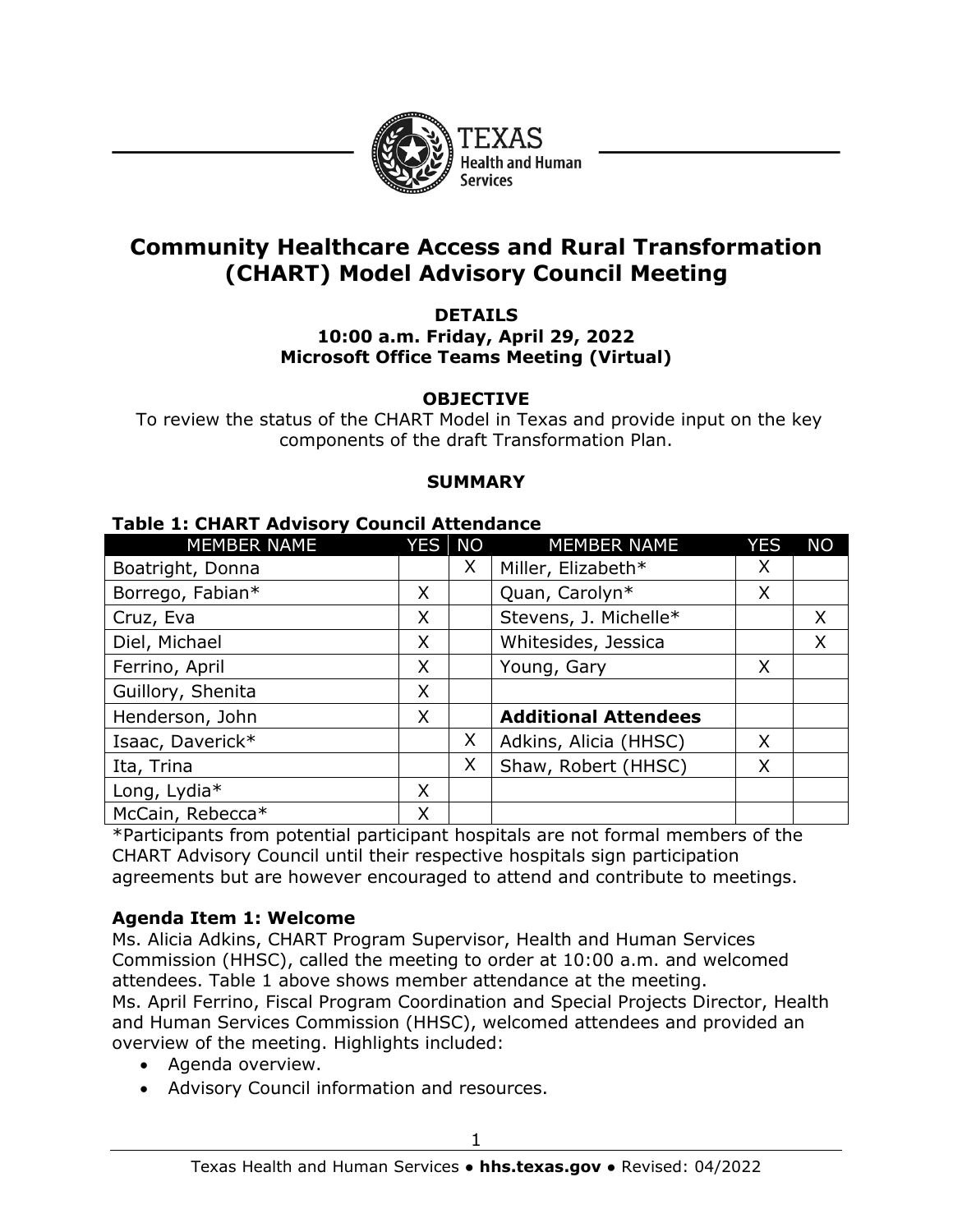• Upcoming key dates for Transformation Plan.

### **Agenda Item 2: Attendee Introductions**

All meeting attendees stated their name, organization, and with summer coming up, what would you recommend as a trip.

### **Agenda Item 3: Update: Medicaid Alignment**

Ms. Alicia Adkins, CHART Program Supervisor, HHSC, provided an update on Medicaid Alignment. Highlights included:

- The CHART Model requires Medicaid Alignment, which involves financial, operational, and quality components.
- The CHART Model involves Medicaid Participation Targets starting in 2024.
- HHSC has current value-based contracting requirements for Medicaid managed care organizations (MCOs).
- Overview of Alternative Payment Models (APMs) and the APM Framework.
- Updates on HHSC staff meetings with four Medicaid MCOs in the Community as proposed in HHSC's application.
- Phase I and Phase II of HHSC's proposed approach for Medicaid Alignment.

There was a group discussion and highlights included:

- Enhanced Ambulatory Patient Groups (EAPGs).
- EAPGs covering Emergency Department, regular outpatient services, EAPGs rate, and Critical Access Hospital still being reimbursed at cost.
- Telemedicine project and equipment.
- Estimate on response time for previously submitted MCO questions.
- HHSC's proposal for Medicaid Alignment does not include making a dramatic shift on payment but focuses on the goal of moving rural hospitals further along the Advanced Payment Model continuum.
- Technical assistance to support the decision-making process for potential rural hospitals.

Meeting attendees participated in a pop quiz question: When will the Advisory Council be able to provide feedback on the Transformation Plan? The answer is (A) May 18 – June 18.

### **Agenda Item 4: Group Activity: CHART Transformation Plan (Part 1)**

Meeting attendees participated in a group activity discussion on the Transformation Plan. Highlights included:

- CHART Transformation Plan activity included in meeting materials.
- Overview of HHSC's proposed strategic priorities and action steps focus on the short-term to lay the groundwork for CHART implementation in Texas.
	- $\circ$  Strategic Priority: Distributing telemedicine equipment funding and three action steps.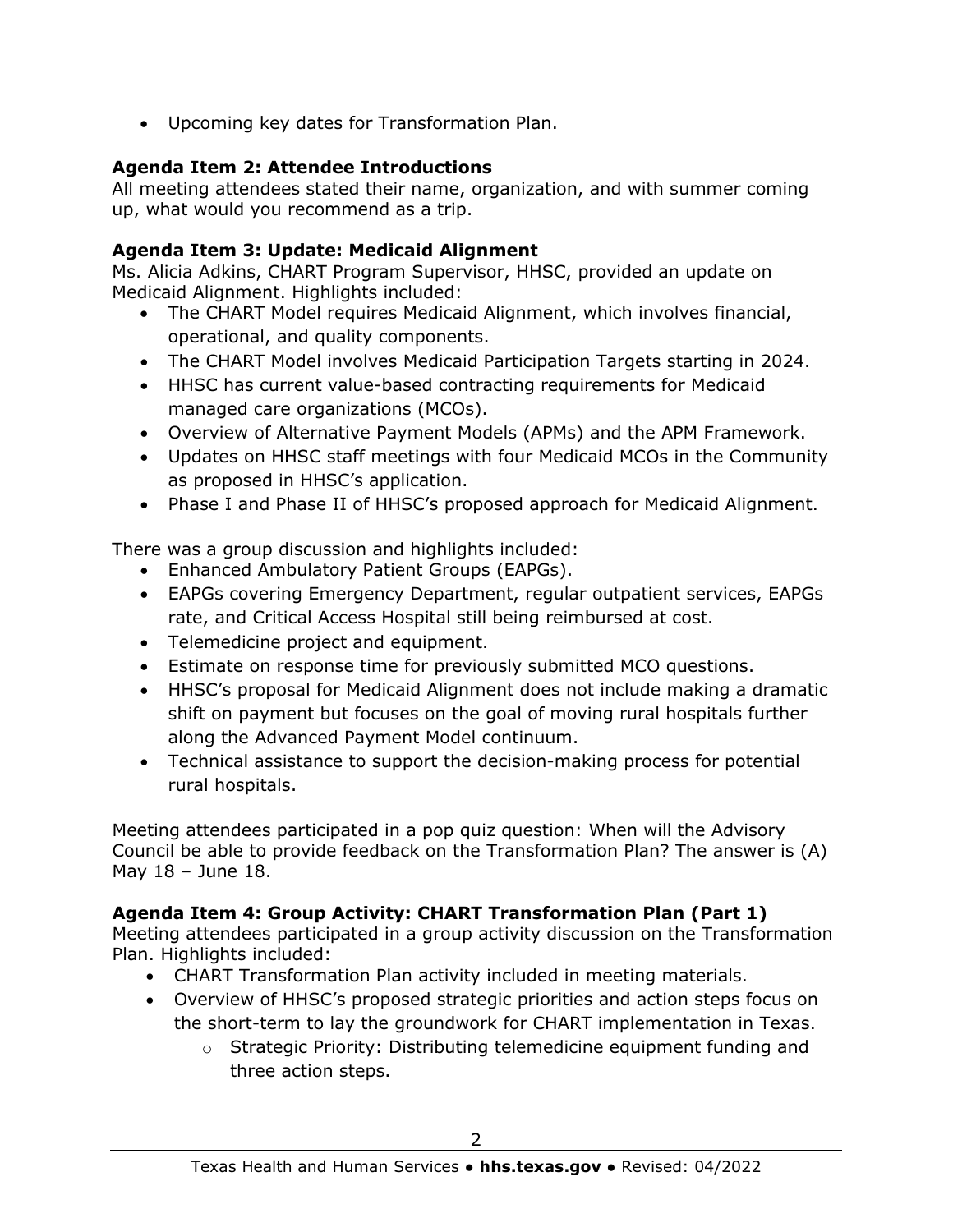- Telemedicine project is a point of customization for hospitals to craft a project that meet their facility's needs.
- Potential panel of telehealth subject matter experts during a potential participant hospitals meeting.
- o Strategic Priority: Facilitate Medicaid Alternative Payment Model (APM) and one action step.
	- Hosting series of meetings with MCOs and Participant Hospitals.
- o Strategic Priority: Identify Technical Assistance Needs and three action steps.

The meeting attendees participated in a group discussion and highlights included:

- HHSC is considering expanding the Community due to high level of interest from potential Participant Hospitals outside original community defined in CHART Model application.
- U.S. Department of Veterans Affairs may be a potential model for telemedicine.
- Group pricing on Telehealth equipment for participating hospitals.

Meeting attendees participated in a final pop quiz question: What is Medicaid Alignment in the CHART Model? The answer is (A) Participant Hospitals are required to meet certain Medicaid Participant Targets starting in 2024 that requires a certain percentage of their Medicaid income is under a capitated payment arrangement.

# **Agenda Item 5: Short Break**

Meeting Attendees did not take a break due to time.

# **Agenda Item 6: Group Activity: CHART Transformation Plan (Part 2)**

Ms. Alicia Adkins, CHART Program Supervisor, HHSC, continued the group activity discussion on Transformation Planning. Highlights included:

- Equity Strategy.
	- $\circ$  HHSC plans to require hospitals to propose and implement a telemedicine project that addresses at least one social determinant of health (SDOH) and how health disparities impacted by their selected Community health challenge(s) will be addressed.
- Quality Strategy.
	- o CMS will require participant hospitals to report on three measures and is also requiring Lead Organizations to select an additional domain. HHSC is currently considering prevention as its additional domain as it aligns HHSC's effort to reduce potentially preventable events.
- Operational Flexibilities:
	- o CHART Model offers three types of operational flexibilities. HHSC is responsible for requesting flexibilities and enhancements from CMS.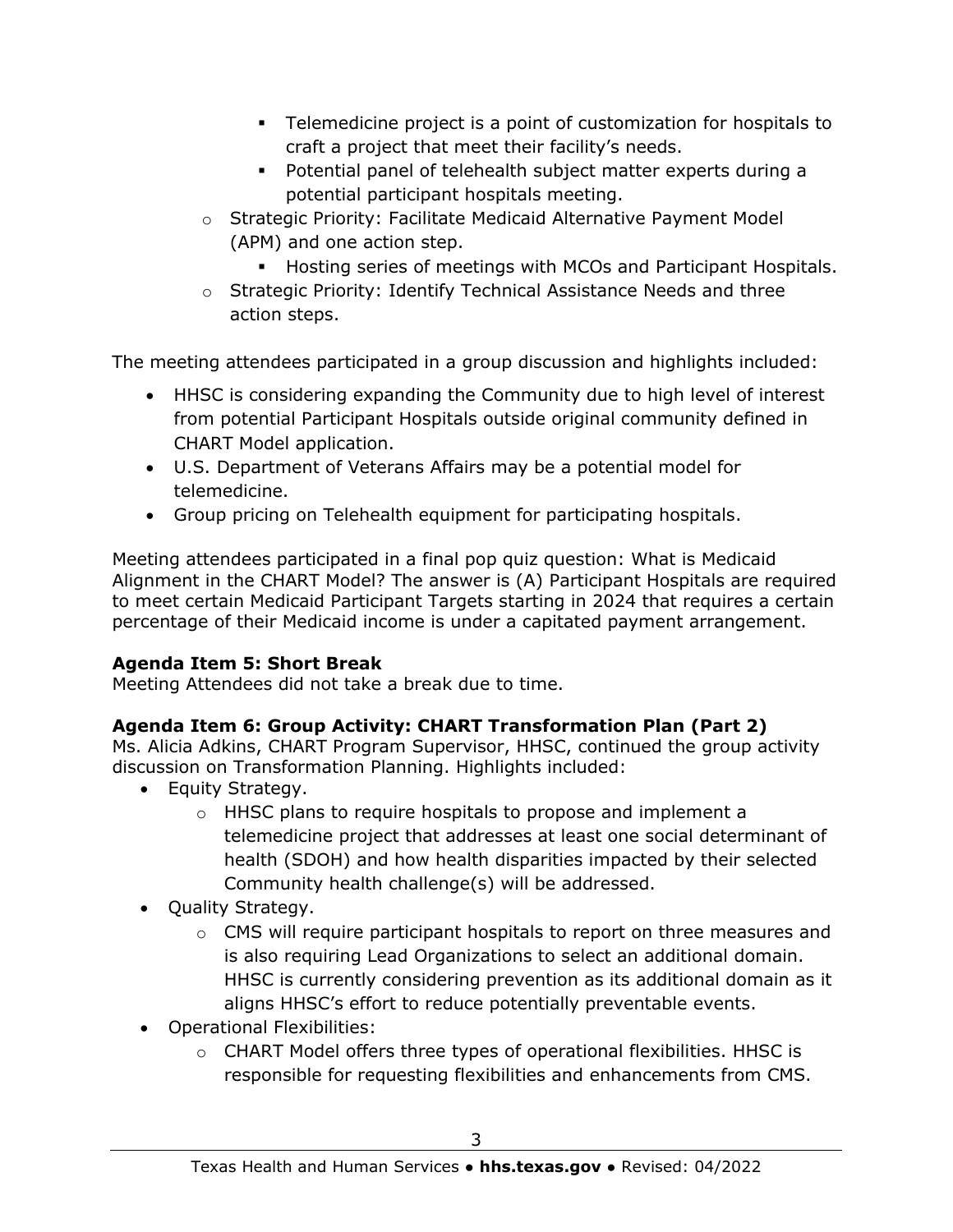- $\circ$  Some of the flexibilities are hospital-specific and some, if selected, apply to the entire Community.
- o HHSC proposes selecting the Flexibility to Exclude Outliers in the Medicare Capitated Payment Amount (CPA) for the entire Community.

The meeting attendees participated in a group discussion and highlights included:

- Flexibility to Exclude Outliers in the Medicare Capitated Payment Amount (CPA). There was a group consensus to select this Model Design Flexibility.
- The base year that will be included in Capitated Payment Amount calculation.
- HHSC must decide on the Model Design Flexibilities, Benefit Enhancements, and Beneficiary Engagement Incentives in the Transformation Plan. The current plan is to select of the hospital-specific flexibilities since participation confirmation will not occur until November 1. HHSC will subsequently work with hospitals and CMS to confirm flexibilities.

## **Agenda Item 7: Update: Hospital Recruitment**

Mr. Robert Shaw, CHART Grant Specialist, HHSC, provided an overview of hospital recruitment to date. Highlights included:

- 47 hospitals submitted an interest form by the March 28 deadline.
- HHSC hosted two monthly meetings with potential participant hospitals.
- HHSC attended TORCH Spring conference and met with nine hospitals and has virtually met with four more hospitals.
- HHSC plans to host a joint meeting with CMS and interested hospitals in May.
- CMS will provide an estimated Medicare CPA for the 47 hospitals by June.
- Key resources posted recently to the CHART website were highlighted.

# **Agenda Item 8: Open Discussion (Q&A)**

Ms. Alicia Adkins, CHART Program Supervisor, HHSC, facilitated an open discussion for meeting attendees. Highlights included:

- Supporting hospitals in decision-making process in the Transformation Plan.
- CHART Advisory Council members requested to send feedback and questions to the HHSC CHART inbox.

# **Agenda Item 9: Review Action Items for Follow-Up**

Mr. Robert Shaw, CHART Grant Specialist, HHSC, noted the following action items:

- HHSC to coordinate check-in meetings with CMS to ensure State meets alignment requirement through Calendar Year 2023.
- HHSC CHART Model Team to research financial readiness tool and other supporting resources to assist rural hospitals in the decision-making process.
- Participants to provide any additional feedback on the topics covered in this week's meeting by Wednesday, May 4<sup>th</sup>.
- HHSC to send a copy of the Draft Transformation Plan after submitting to CMS on May  $18<sup>th</sup>$  and members will have until June  $18<sup>th</sup>$  to provide feedback.